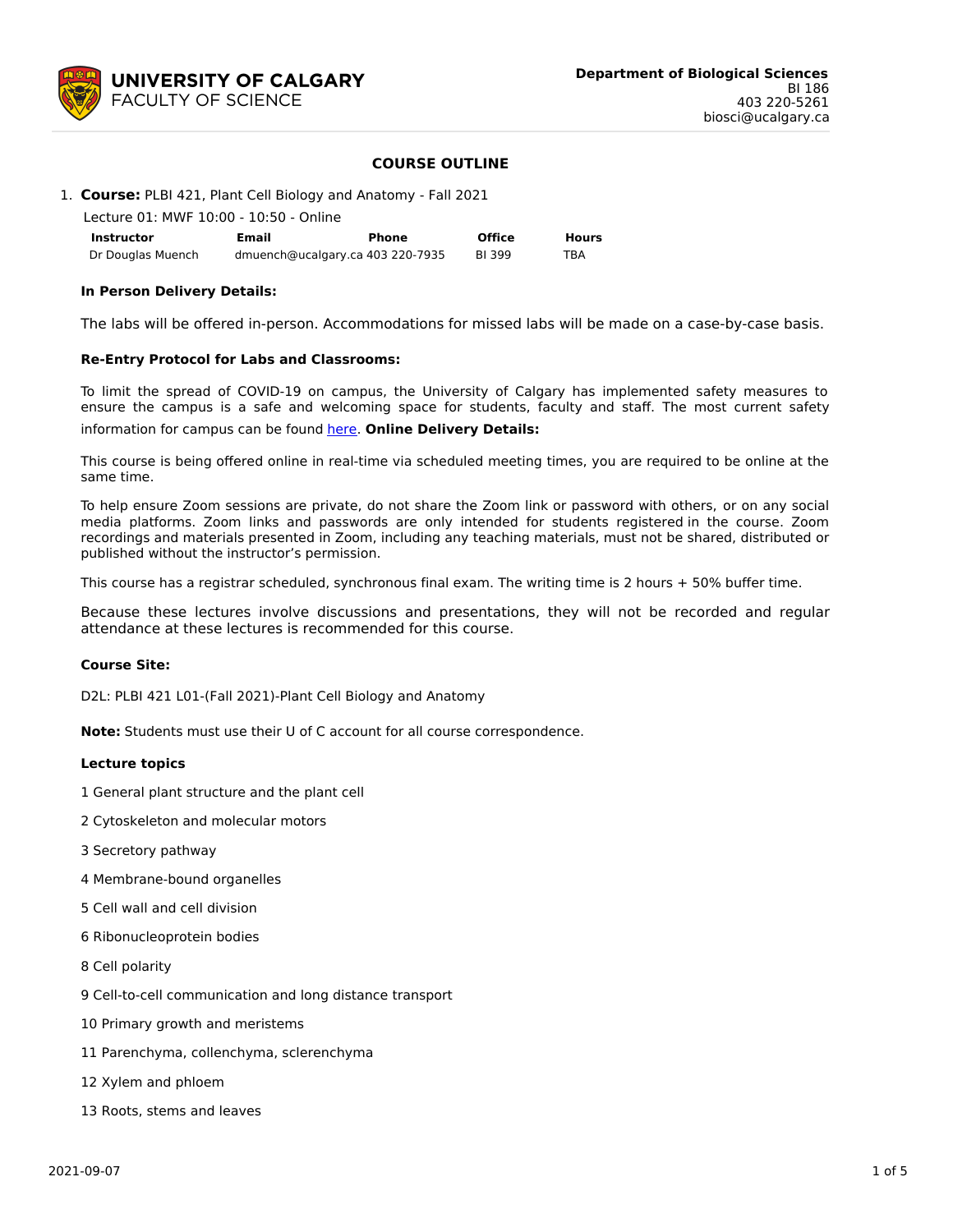- 14 Secondary growth: xylem and phloem, periderm and bark
- 15 Flowers and cones
- 16 Senescence and programmed cell death

# 2. **Requisites:**

See section [3.5.C](http://www.ucalgary.ca/pubs/calendar/current/sc-3-5.html) in the Faculty of Science section of the online Calendar.

# **Prerequisite(s):**

Biology 371.

## 3. **Grading:**

The University policy on grading and related matters is described in [F.1](http://www.ucalgary.ca/pubs/calendar/current/f-1.html) and [F.2](http://www.ucalgary.ca/pubs/calendar/current/f-2.html) of the online University Calendar.

In determining the overall grade in the course the following weights will be used:

| Component(s)                 | Weighting %         | Date                                                                           |  |  |  |  |
|------------------------------|---------------------|--------------------------------------------------------------------------------|--|--|--|--|
| Midterm assignment           | 25%                 | lOct. 18                                                                       |  |  |  |  |
| Final exam (synchronous) 25% |                     | Registrar scheduled                                                            |  |  |  |  |
| Group presentation           | 10%                 | lDate on D2L                                                                   |  |  |  |  |
| Lab assignments/guizzes      |                     | [20% for lab write-up assignment  Lab write-ups - variable due dates - see D2L |  |  |  |  |
|                              | 20% for quizzes (5) | Assignment due Nov. 5                                                          |  |  |  |  |

Each piece of work (reports, assignments, quizzes, midterm exam(s) or final examination) submitted by the student will be assigned a grade. The student's grade for each component listed above will be combined with the indicated weights to produce an overall percentage for the course, which will be used to determine the course letter grade.

The conversion between a percentage grade and letter grade is as follows.

|                           | А.<br>- | --   | . .  |     | n<br>в | ъ.      | __   |     | -   |                | ш<br>- |
|---------------------------|---------|------|------|-----|--------|---------|------|-----|-----|----------------|--------|
| <b>Minimum % Required</b> | 91 %    | 86 % | 81 % | 78% | 74%    | --<br>% | 68 % | 64% | 61% | ີ 5 % <u>-</u> | 50 %   |

This course will have a final exam that will be scheduled by the Registrar. The Final [Examination](https://www.ucalgary.ca/registrar/exams) Schedule will be published by the Registrar's Office approximately one month after the start of the term. The final exam for this course will be designed to be completed within 2 hours.

The final exam will be administered using an on-line platform. Per section G.5 of the online Academic Calendar, timed final exams administered using an on-line platform, such as D2L, will be available on the platform. Due to the scheduling of the final exams, the additional time will be added to **the end** of the registrar scheduled **synchronous** exam to support students. This way, your exam schedule accurately reflects the **start time** of the exam for any **synchronous** exams. E.g. If a **synchronous** exam is designed for 2 hours and the final exam is scheduled from 9-11am in your student centre, the additional time will be added to the **end** time of the **synchronous** exam. This means that if the exam has a 1 hour buffer time, a synchronous exam would start at 9 am and finish at 12pm.

The University of Calgary offers a [flexible](https://www.ucalgary.ca/pubs/calendar/current/f-1-3.html) grade option, Credit Granted (CG) to support student's breadth of learning and student wellness. Faculty units may have additional requirements or restrictions for the use of the CG grade at the faculty, degree or program level. To see the full list of Faculty of Science courses where CG is not eligible, please visit the following website: [https://science.ucalgary.ca/current-students/undergraduate/program](https://science.ucalgary.ca/current-students/undergraduate/program-advising/flexible-grading-option-cg-grade)advising/flexible-grading-option-cg-grade

## 4. **Missed Components Of Term Work:**

The university has suspended the requirement for students to provide evidence for absences. Please do not attend medical clinics for medical notes or Commissioners for Oaths for statutory declarations.

In the event that a student legitimately fails to submit any online assessment on time (e.g. due to illness etc...), please contact the course coordinator, or the course instructor if this course does not have a coordinator to arrange for a re-adjustment of a submission date. Absences not reported within 48 hours will not be accommodated. If an excused absence is approved, one possible arrangement is that the percentage weight of the legitimately missed assignment could also be pro-rated among the components of the course. This option is at the discretion of the coordinator and may not be a viable option based on the design of this course.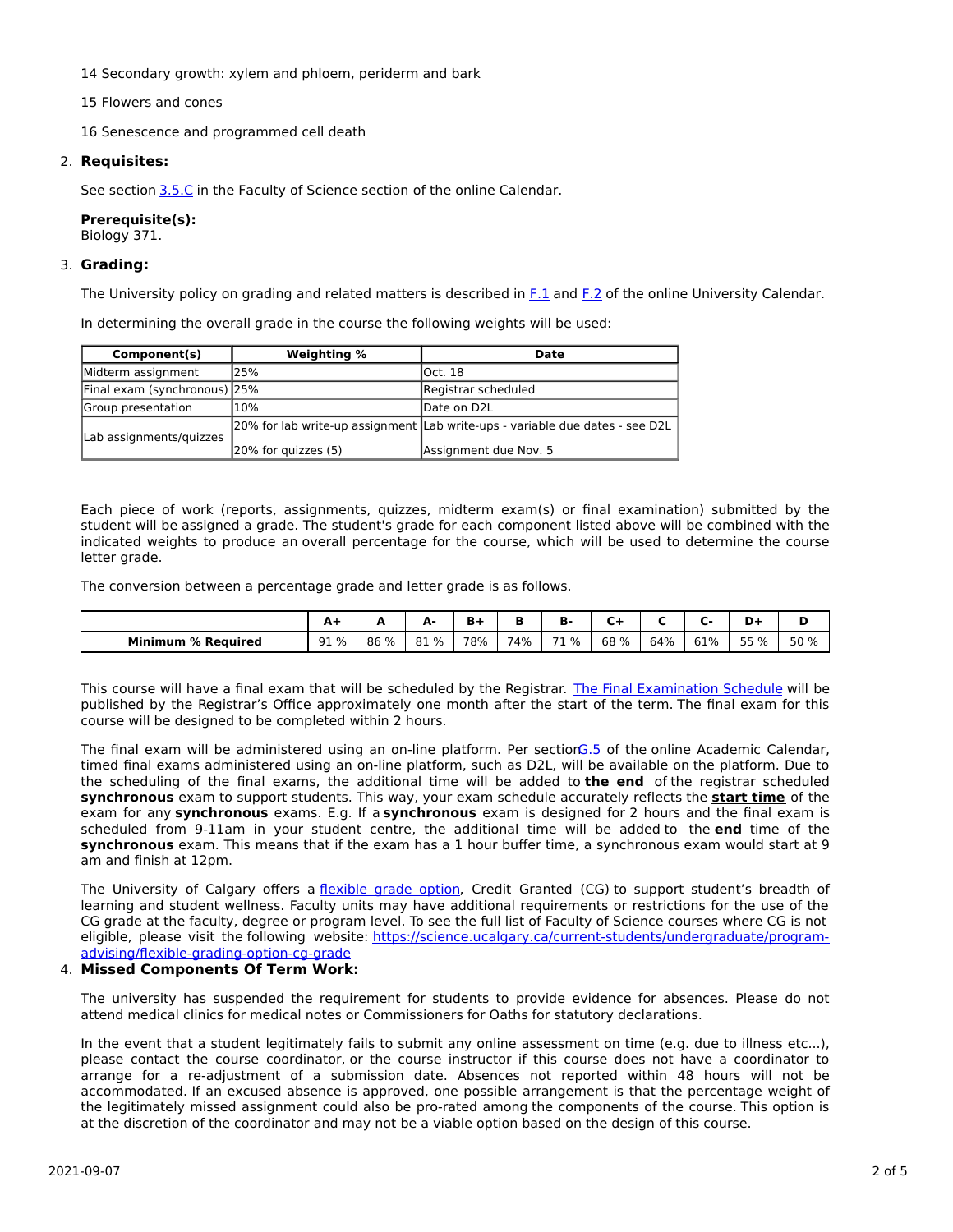# 5. **Scheduled Out-of-Class Activities:**

There are no scheduled out of class activities for this course.

## 6. **Course Materials:**

In order to successfully engage in their learning experiences at the University of Calgary, students taking online, remote and blended courses are required to have reliable access to the following technology:

- A computer with a supported operating system, as well as the latest security, and malware updates;
- A current and updated web browser;
- Webcam/Camera (built-in or external);
- Microphone and speaker (built-in or external), or headset with microphone;
- Current antivirus and/or firewall software enabled;
- Stable internet connection.

For more information please refer to the UofC **[ELearning](https://elearn.ucalgary.ca/technology-requirements-for-students)** online website.

#### 7. **Examination Policy:**

No aids are allowed on tests or examinations.

Students should also read the Calendar, [Section](http://www.ucalgary.ca/pubs/calendar/current/g.html) G, on Examinations.

## 8. **Approved Mandatory And Optional Course Supplemental Fees:**

There are no mandatory or optional course supplemental fees for this course.

## 9. **Writing Across The Curriculum Statement:**

For all components of the course, in any written work, the quality of the student's writing (language, spelling, grammar, presentation etc.) can be a factor in the evaluation of the work. See also Section [E.2](http://www.ucalgary.ca/pubs/calendar/current/e-2.html) of the University Calendar.

## 10. **Human & Living Organism Studies Statements:**

Students will not participate as subjects or researchers in human studies.

See also **[Section](http://www.ucalgary.ca/pubs/calendar/current/e-5.html) E.5** of the University Calendar.

**STUDIES IN THE BIOLOGICAL SCIENCES INVOLVE THE USE OF LIVING AND DEAD ORGANISMS.** Students taking laboratory and field-based courses in these disciplines can expect involvement with and experimentation on such materials. Students perform dissections on dead or preserved organisms in some courses. In particular courses, students experiment on living organisms, their tissues, cells, or molecules. Sometimes field work requires students to collect a variety of living materials by many methods, including humane trapping.

All work on humans and other animals conforms to the Helsinki Declaration and to the regulations of the Canadian Council on Animal Care. The Department strives for the highest ethical standards consistent with stewardship of the environment for organisms whose use is not governed by statutory authority. Individuals contemplating taking courses or majoring in one of the fields of study offered by the Department of Biological Sciences should ensure that they have fully considered these issues before enrolling. Students are advised to discuss any concern they might have with the Undergraduate Program Director of the Department.

Students are expected to be familiar with **[Section](http://www.ucalgary.ca/pubs/calendar/current/sc-4-1.html) SC.4.1** of the University Calendar.

## 11. **Reappraisal Of Grades:**

A student wishing a reappraisal, should first attempt to review the graded work with the Course coordinator/instructor or department offering the course. Students with sufficient academic grounds may request a reappraisal. Non-academic grounds are not relevant for grade reappraisals. Students should be aware that the grade being reappraised may be raised, lowered or remain the same. See [Section](http://www.ucalgary.ca/pubs/calendar/current/i-3.html) I.3 of the University Calendar.

a. **Term Work:** The student should present their rationale as effectively and as fully as possible to the Course coordinator/instructor within **ten business days** of either being notified about the mark, or of the item's return to the class. If the student is not satisfied with the outcome, the student shall submit the Reappraisal of Graded Term work form to the department in which the course is offered within 2 business days of receiving the decision from the instructor. The Department will arrange for a reappraisal of the work within the next ten business days. The reappraisal will only be considered if the student provides a detailed rationale that outlines where and for what reason an error is suspected. See sections [I.1](http://www.ucalgary.ca/pubs/calendar/current/i-1.html) and [I.2](http://www.ucalgary.ca/pubs/calendar/current/i-2.html) of the University Calendar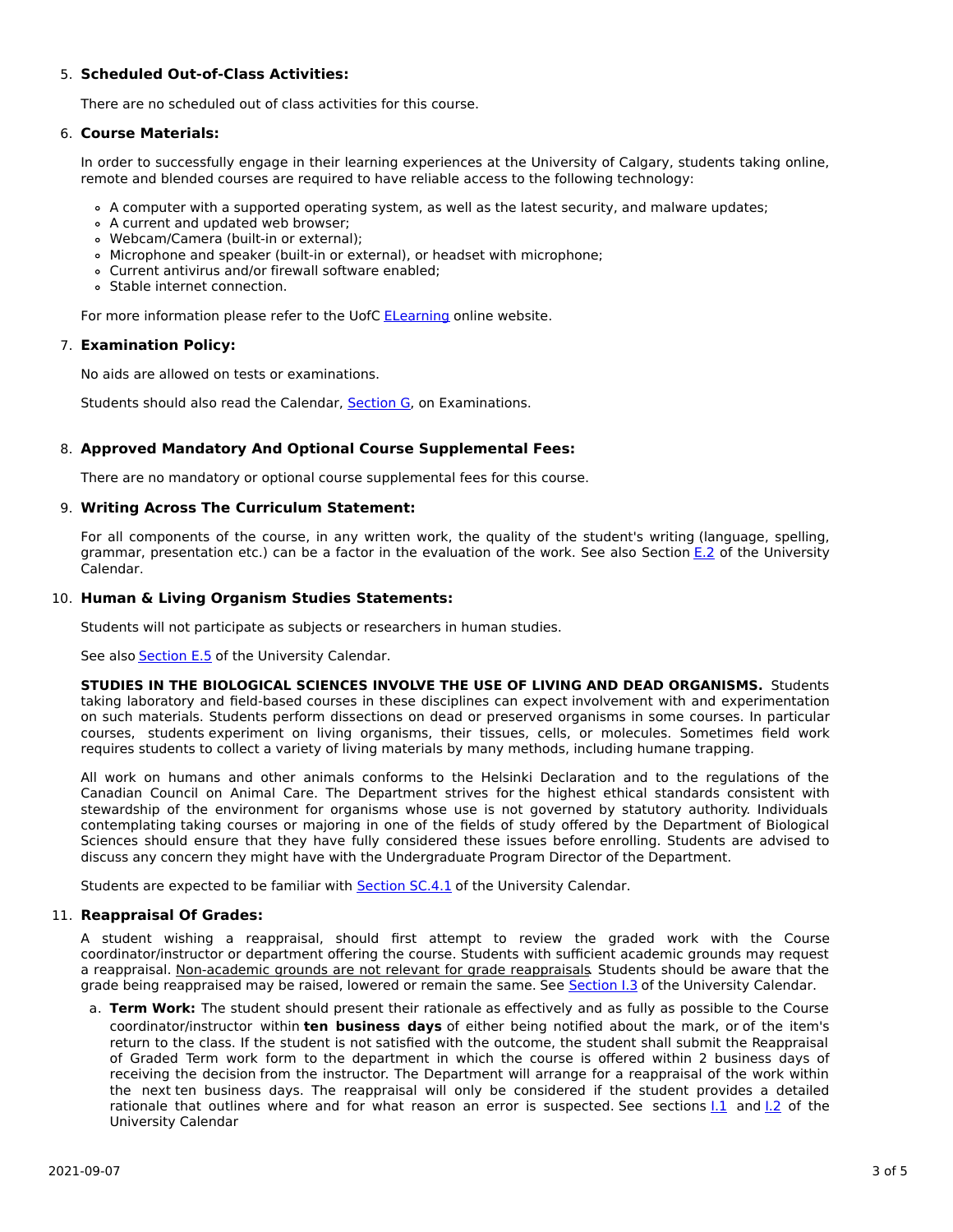b. **Final Exam:**The student shall submit the request to Enrolment Services. See [Section](http://www.ucalgary.ca/pubs/calendar/current/i-3.html) I.3 of the University Calendar.

# 12. **Other Important Information For Students:**

- a. **Mental Health** The University of Calgary recognizes the pivotal role that student mental health plays in physical health, social connectedness and academic success, and aspires to create a caring and supportive campus community where individuals can freely talk about mental health and receive supports when needed. We encourage you to explore the mental health resources available throughout the university community, such as counselling, self-help resources, peer support or skills-building available through the SU Wellness Centre (Room 370, MacEwan Student Centre, Mental Health [Services](https://www.ucalgary.ca/wellnesscentre/services/mental-health-services) Website) and the Campus Mental Health Strategy website [\(Mental](http://www.ucalgary.ca/mentalhealth) Health).
- b. **SU Wellness Services:** For more information, see [www.ucalgary.ca/wellnesscentre](http://www.ucalgary.ca/wellnesscentre) or call [403-210-9355.](tel:4032109355)
- c. **Sexual Violence:** The Sexual Violence Support Advocate, Carla Bertsch, can provide confidential support and information regarding sexual violence to all members of the university community. Carla can be reached by email [\(svsa@ucalgary.ca](mailto:svsa@ucalgary.ca)) or phone at[403-220-2208](tel:4032202208). The complete University of Calgary policy on sexual violence can be viewed at [\(https://www.ucalgary.ca/legal-services/sites/default/files/teams/1/Policies-Sexual](https://www.ucalgary.ca/legal-services/sites/default/files/teams/1/Policies-Sexual-and-Gender-Based-Violence-Policy.pdf)and-Gender-Based-Violence-Policy.pdf)
- d. **Misconduct:** Academic integrity is the foundation of the development and acquisition of knowledge and is based on values of honesty, trust, responsibility, and respect. We expect members of our community to act with integrity. Research integrity, ethics, and principles of conduct are key to academic integrity. Members of our campus community are required to abide by our institutional Code of [Conduct](https://www.ucalgary.ca/legal-services/sites/default/files/teams/1/Policies-Code-of-Conduct.pdf) and promote academic integrity in upholding the University of Calgary's reputation of excellence. Some examples of academic misconduct include but are not limited to: posting course material to online platforms or file sharing without the course instructor's consent; submitting or presenting work as if it were the student's own work; submitting or presenting work in one course which has also been submitted in another course without the instructor's permission; borrowing experimental values from others without the instructor's approval; falsification/fabrication of experimental values in a report. Please read the following to inform yourself more on academic integrity:

**Student [Handbook](https://www.ucalgary.ca/live-uc-ucalgary-site/sites/default/files/teams/9/AI-Student-handbook-1.pdf) on Academic Integrity** Student Academic Misconduct [Policy](https://www.ucalgary.ca/legal-services/sites/default/files/teams/1/Policies-Student-Academic-Misconduct-Policy.pdf) and [Procedure](https://www.ucalgary.ca/legal-services/sites/default/files/teams/1/Policies-Student-Academic-Misconduct-Procedure.pdf) [Research](https://www.ucalgary.ca/legal-services/sites/default/files/teams/1/Policies-Research-Integrity-Policy.pdf) Integrity Policy

Additional information is available on theStudent Success Centre [Academic](https://ucalgary.ca/student-services/student-success/learning/academic-integrity) Integrity page

## e. **Academic Accommodation Policy:**

It is the student's responsibility to request academic accommodations according to the University policies and procedures listed below. The student accommodation policy can be found at: <https://www.ucalgary.ca/legal-services/sites/default/files/teams/1/Policies-Student-Accommodation-Policy.pdf>

Students needing an accommodation because of a disability or medical condition should communicate this need to Student Accessibility Services in accordance with the Procedure for Accommodations for Students with Disabilities: [https://www.ucalgary.ca/legal-services/sites/default/files/teams/1/Policies-Accommodation](https://www.ucalgary.ca/legal-services/sites/default/files/teams/1/Policies-Accommodation-for-Students-with-Disabilities-Procedure.pdf)for-Students-with-Disabilities-Procedure.pdf.

Students needing an accommodation in relation to their coursework or to fulfil requirements for a graduate degree, based on a Protected Ground other than Disability, should communicate this need, by filling out the Request for Academic [Accommodation](https://science.ucalgary.ca/sites/default/files/teams/1/request-accommodation-academic-courses.pdf) Form and sending it to Lisa Gieg by emai[llmgieg@ucalgary.ca](mailto:lmgieg@ucalgary.ca) preferably 10 business days before the due date of an assessment or scheduled absence.

- f. **Freedom of Information and Privacy:** This course is conducted in accordance with the Freedom of Information and Protection of Privacy Act (FOIPP). Students should identify themselves on all written work by placing their name on the front page and their ID number on each subsequent page. For more information, see Legal [Services](https://www.ucalgary.ca/legal-services/access-information-privacy) website.
- g. **Student Union Information:** VP [Academic](http://www.su.ucalgary.ca/contact), Phone: [403-220-3911](tel:4032203911) Email: [suvpaca@ucalgary.ca](mailto:suvpaca@ucalgary.ca). SU Faculty Rep., Phone: [403-220-3913](tel:4032203913) Email: [sciencerep@su.ucalgary.ca](mailto:sciencerep@su.ucalgary.ca). Student [Ombudsman](https://www.ucalgary.ca/ombuds/), Email: [ombuds@ucalgary.ca](mailto:%20ombuds@ucalgary.ca).
- h. **Surveys:** At the University of Calgary, feedback through the Universal Student Ratings of Instruction [\(USRI](http://www.ucalgary.ca/usri)) survey and the Faculty of Science Teaching Feedback form provides valuable information to help with evaluating instruction, enhancing learning and teaching, and selecting courses. Your responses make a